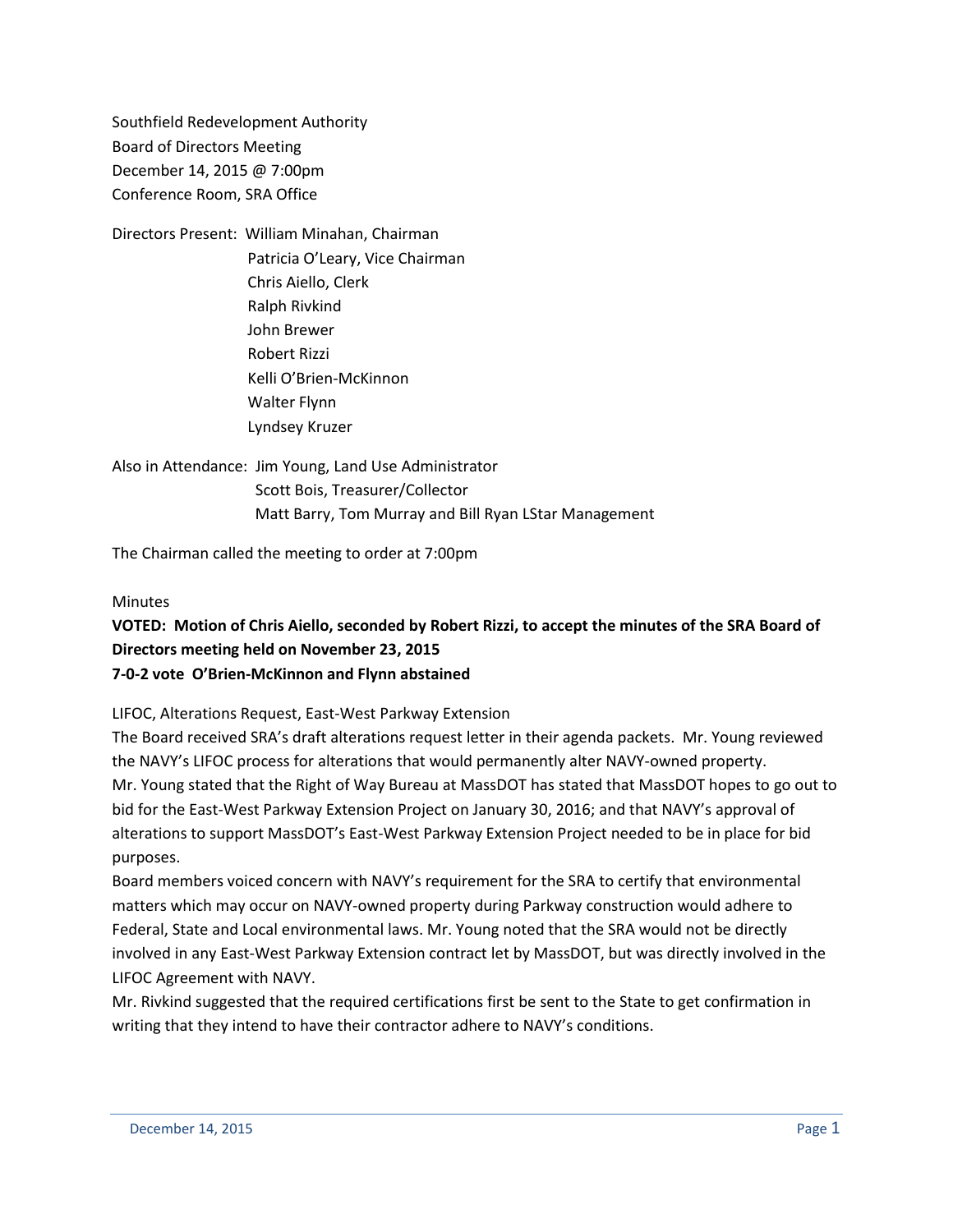The Chairman interrupted the public meeting to ask Board members to stop using their cell phones.

Further discussion ensued on the East-West Parkway Extension Project design. Mr. Brewer voiced concern that a portion of the Parkway extension may have an adverse effect on traffic flow in the cottage neighborhood. Board members suggested that the Homeowners Association send their comments directly to MassDOT, and bring their concerns to the Parkway/NAVY Workgroup. Mr. Young indicated that he would stipulate in his technical comments to MassDOT that NAVY conditions must be adhered to by MassDOT Contractors.

Mr. Rivkind suggested the Board approve the Proposed Alterations letter to NAVY on the condition that MassDOT issue a confirmation letter to the SRA; the NAVY letter to be released upon receipt of confirmation. Mr. Young noted that NAVY was ultimately responsible for all pre-existing onsite environmental conditions, that NAVY would have a 15-day period to respond to SRA's letter of request, and that NAVY is likely to impose conditions on any approval.

## Board Measure 15-038 LIFOC Alterations Request

# **VOTED: Motion of Walter Flynn, seconded by Robert Rizzi, that the Board of Directors approve the proposed Alterations Request to Navy for MassDOT's East-West Parkway Extension Project 7-1-1 vote Rivkind opposed, Brewer abstained**

Southfield Redevelopment Authority Employee Handbook

The Board received the draft SRA Employee Handbook in their agenda packets. Ms. Kruzer proposed amendments to Sick Leave and Personal and Vacation Time Policies:

Paid Sick Leave Policy

 To consider lowering accrued sick time or eliminating the short term disability program To eliminate paid sick leave buy-out, effective immediately

## Personal and Vacation Time Policy

 To allow 3-week vacation time after 5 years of employment instead of 3 years To allow 5-week vacation time after 20 years of employment instead of 15 years To allow up to 5 carryover vacation days into the following fiscal year, to be implemented after reasonable notice to existing employees.

Some Directors favored a grandfather clause for the existing full time employees; that they keep the benefits they have earned. The Board unanimously agreed to provide the existing staff with a side letter to the SRA Employee Handbook informing them of the benefits to which they are entitled. Mr. Rivkind clarified that the SRA Employee Handbook applied to new full time employees, hired after December 14, 2015.

**VOTED: Motion of Lyndsey Kruzer, seconded by Walter Flynn, that the Board of Directors eliminate the Paid Sick Leave Buy-Back Policy for new full time employees, and to allow up to 75 days of sick**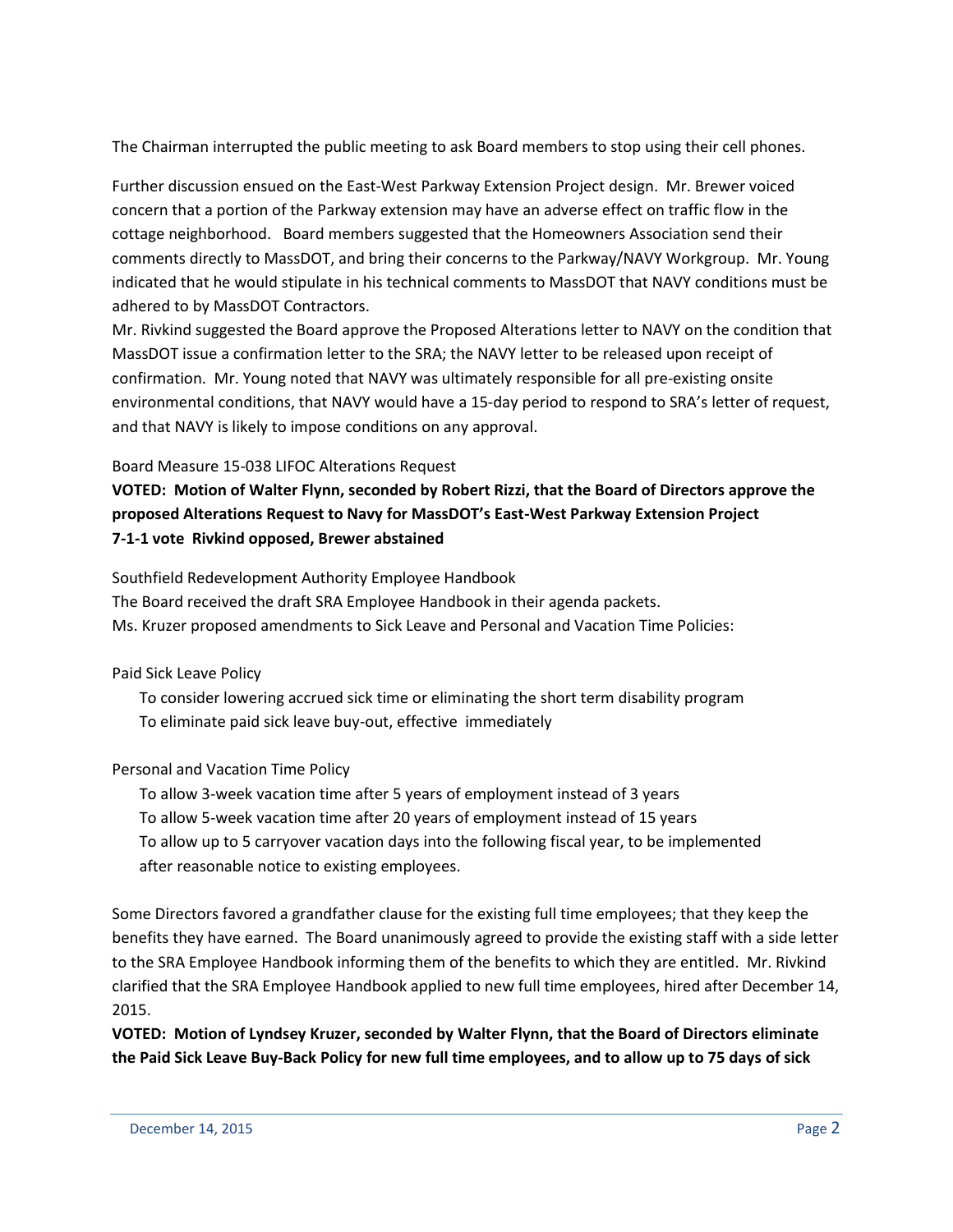**leave to be carried forward from year to year Unanimous vote VOTED: Motion of Lyndsey Kruzer, seconded by Ralph Rivkind, that the Board of Directors allow 3 week-vacation time after 5 years of employment, and allow 5 week-vacation time after 20 years of employment for new full time employees Unanimous vote VOTED: Motion of Lyndsey Kruzer, seconded by Chris Aiello, to allow carry over of up to 5 vacation days, but carryover must be used in the following year**

**Unanimous vote**

## Board Measure 15-039 Employee Handbook

**VOTED: Motion of Ralph Rivkind, seconded by Walter Flynn, that the Board of Directors approves the Southfield Redevelopment Authority Employee Handbook as amended on December 14, 2015, with the exception of the Personal and Vacation Time and Paid Sick Leave Policies Unanimous vote**

Ms. Kruzer will make final amendments to the Personal and Vacation Time and Paid Sick Leave Policies. A vote to adopt the final amended SRA Employee Handbook will take place at the next meeting. Ms. O'Leary requested a written delegation of SRA authority. It was suggested that a handbook be created for the Board of Directors, and submitted to the Advisory Board for review.

Status Reports

Mr. Rivkind noted the Agreements Workgroup met with LStar, and will meet again to continue DDA negotiations.

There was no update from the Water and Sewer Workgroup

Mr. Flynn noted the last Master Plan meeting focused on preparation of LStar's zoning proposal to the Town of Rockland

Mr. Young noted that Pulte Homes broke ground on their Brookfield Village project, and that 4 residential projects were currently underway.

Mr. Bois noted that the \$.54 Southfield District Rate was certified by DOR, and that the Towns of Abington and Rockland were proceeding to tax bill print. Weymouth's special assessment/bond matters related to Southfield were still pending, and were expected to be finalized later in the week. Mr. Barry introduced Tom Murray to the Board, as LStar's new Vice President of Land Development, and noted that water/sewer and master plan designs were progressing.

### Public Comment

Mr. Caswell, Southfield Resident, stated the Board should be financially responsible when spending Southfield's tax revenues, even if it was not fair to the SRA employees.

Ms. Hilbert, Weymouth Resident, was informed that the Southfield new growth figure for the Town of Weymouth was estimated at \$2.1M.